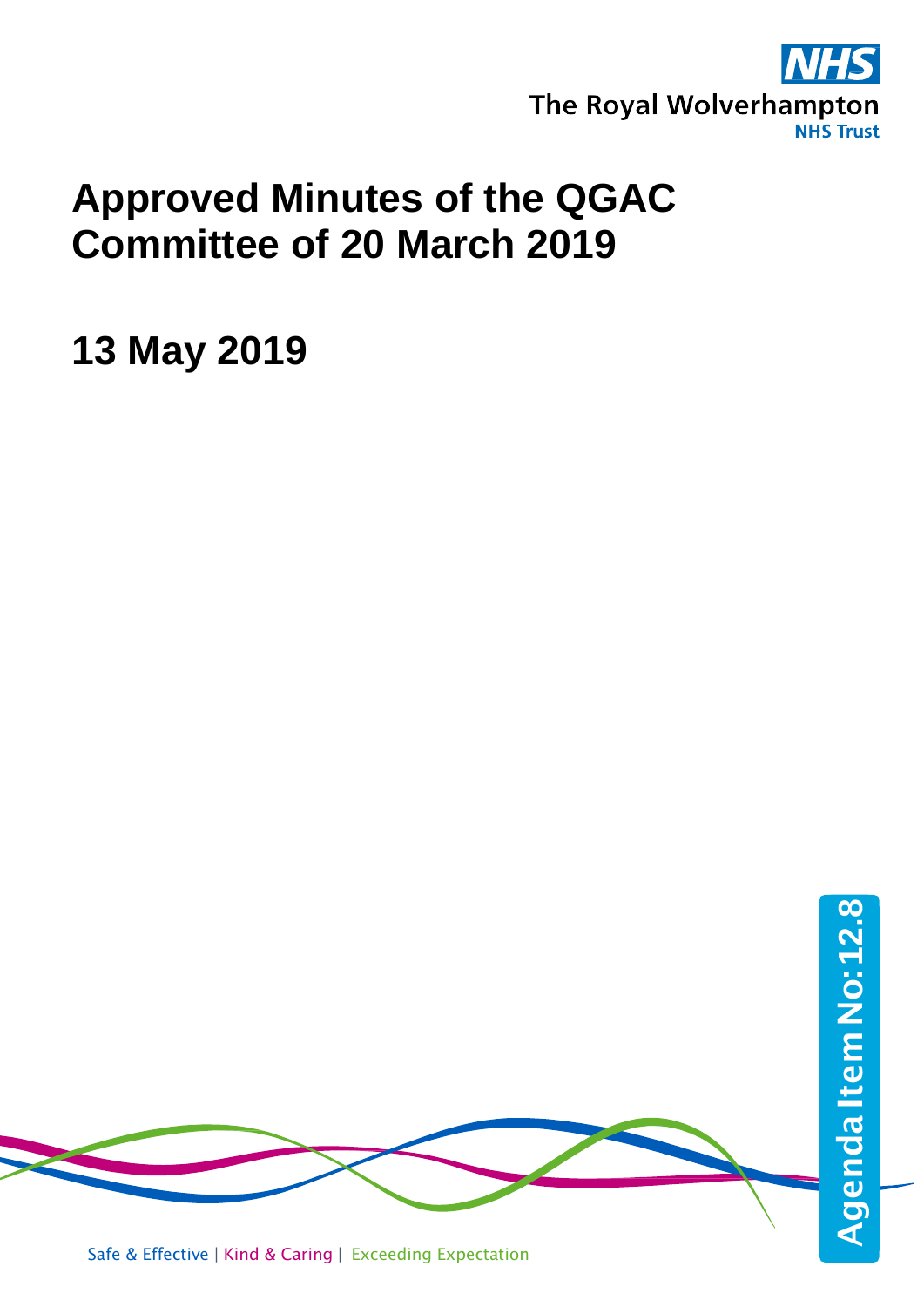## **Minutes of the Quality Governance Assurance Committee**

**held on the:**

**Date Wednesday 20 March 2019**

**Venue Room 1, WMI**

**Time 2.00pm to 4.00pm**

|                   | <b>Name</b>                 | Role                                                              |  |  |  |  |
|-------------------|-----------------------------|-------------------------------------------------------------------|--|--|--|--|
| <b>Present:</b>   | R Edwards (RE) - Chair      | Non-Executive Director                                            |  |  |  |  |
|                   | A M Cannaby (AMC)           | <b>Chief Nursing Officer</b>                                      |  |  |  |  |
|                   | S Field (SF)                | Trust Chair from 1 April 2019                                     |  |  |  |  |
|                   | S Hickman (SH)              | Compliance Manager                                                |  |  |  |  |
|                   | D Loughton (DL)             | <b>Chief Executive</b>                                            |  |  |  |  |
|                   | M Martin (MM)               | Non-Executive Director                                            |  |  |  |  |
|                   | G Nuttall (GN)              | <b>Chief Operating Officer</b>                                    |  |  |  |  |
|                   | $\overline{Dr}$ J Odum (JO) | <b>Medical Director</b>                                           |  |  |  |  |
|                   | J Vanes (JV)                | <b>Trust Chair</b>                                                |  |  |  |  |
|                   |                             |                                                                   |  |  |  |  |
| <b>Attendees:</b> | S Cotterill (SC)            | VTE - Clinical Nurse Specialist                                   |  |  |  |  |
|                   | T Palmer (TP)               | Head of Nursing & Midwifery Women's &<br><b>Neonatal Services</b> |  |  |  |  |
|                   |                             |                                                                   |  |  |  |  |
| Apologies:        | M Arthur                    | <b>Head of Governance</b>                                         |  |  |  |  |
|                   | V Whatley                   | Deputy Chief Nursing Officer                                      |  |  |  |  |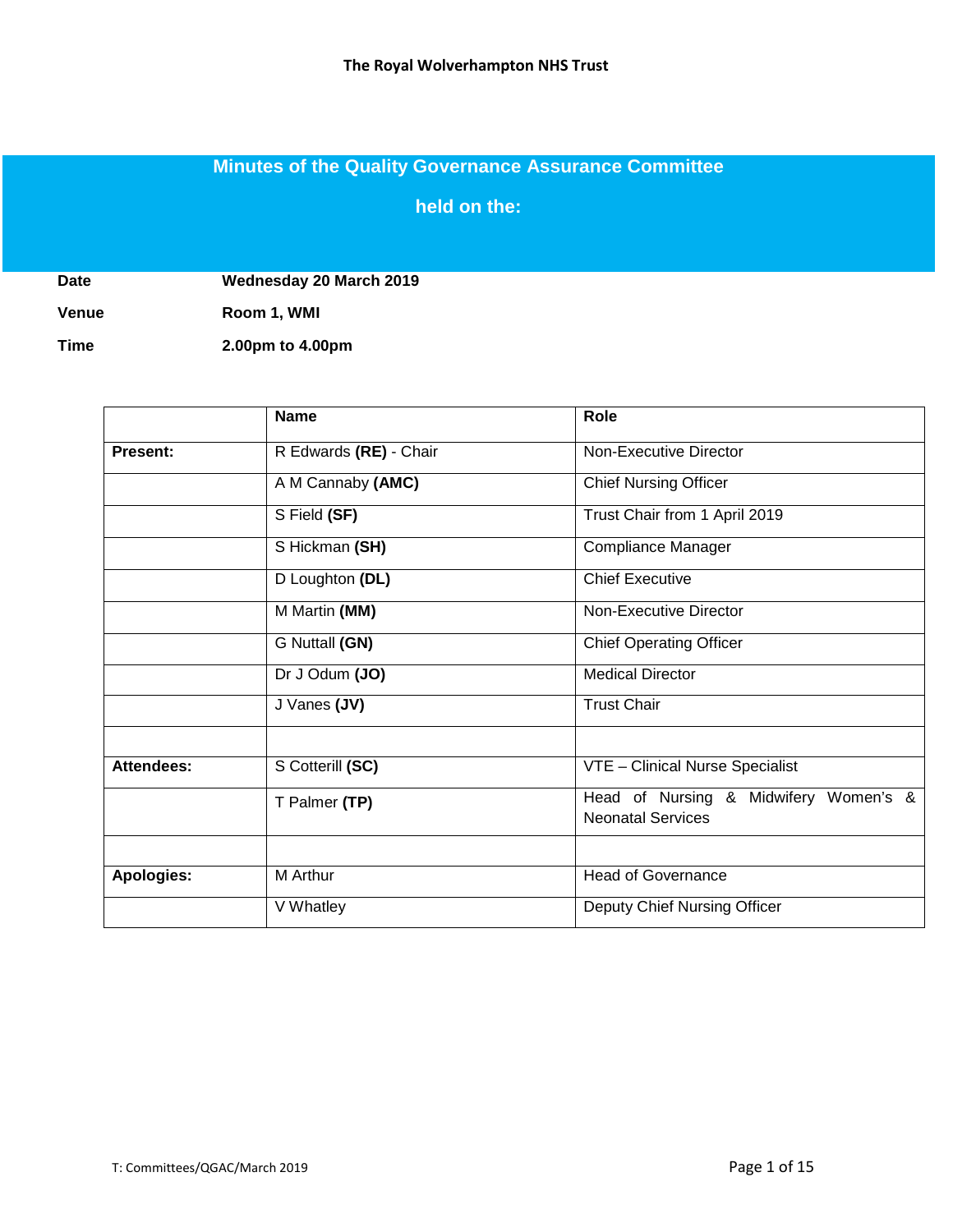| Item No      |                                                                                                                                                                                                                                                                                                                                                                                                                                                                                                                                                                                                                 | <b>Action</b> |
|--------------|-----------------------------------------------------------------------------------------------------------------------------------------------------------------------------------------------------------------------------------------------------------------------------------------------------------------------------------------------------------------------------------------------------------------------------------------------------------------------------------------------------------------------------------------------------------------------------------------------------------------|---------------|
| 1            | <b>Apologies for absence</b>                                                                                                                                                                                                                                                                                                                                                                                                                                                                                                                                                                                    |               |
|              | Apologies were noted.                                                                                                                                                                                                                                                                                                                                                                                                                                                                                                                                                                                           |               |
| 1a           | <b>Declarations of Interest</b>                                                                                                                                                                                                                                                                                                                                                                                                                                                                                                                                                                                 |               |
|              | There were no Declarations of Interest.                                                                                                                                                                                                                                                                                                                                                                                                                                                                                                                                                                         |               |
| $\mathbf{2}$ | <b>Minutes of Previous Meeting - Quality Governance Assurance Committee:</b>                                                                                                                                                                                                                                                                                                                                                                                                                                                                                                                                    |               |
|              | Correction to page 3, line 2, should read 2018                                                                                                                                                                                                                                                                                                                                                                                                                                                                                                                                                                  |               |
|              | RESOLVED: Minutes of the Quality Governance Assurance Committee held on 20<br>February 2019 were approved as a correct record.                                                                                                                                                                                                                                                                                                                                                                                                                                                                                  |               |
| 3            | <b>Matters arising from the Minutes</b>                                                                                                                                                                                                                                                                                                                                                                                                                                                                                                                                                                         |               |
|              | The action log was updated accordingly.                                                                                                                                                                                                                                                                                                                                                                                                                                                                                                                                                                         |               |
|              | <b>VTE External Audit &amp; Actions - S Cotterill</b>                                                                                                                                                                                                                                                                                                                                                                                                                                                                                                                                                           |               |
|              | SC presented the above report and advised that work has been completed on last year's<br>actions. Prior to last year's audit work had commenced on a new data base which would pull<br>information in from different servers and this was shared with the external auditors at the time<br>and asked if any issues could be identified and if it met the requirements that they were<br>looking for.                                                                                                                                                                                                            |               |
|              | When the new database was implemented the team switched the criteria for how we report.<br>Prior to last year the Trust reported VTE risk assessments based on during admission<br>assessment and the auditor recommended that this was reviewed and look at one within 24<br>hours of admission, therefore over the last financial year this is what the Trust has reported.                                                                                                                                                                                                                                   |               |
|              | It was envisaged that there would be a drop in the compliance once the Trust had changed<br>the reporting process and there were a few other obstacles to overcome during the year<br>which also impacted on the compliance. There were changes within the portal and also a big<br>change in Maternity (installation of BadgerNet). Work has been undertaken with all of the<br>departments to reduce the amount of patients that are left more than 24 hours without a VTE<br>assessment. SC confirmed that support had been received from the Executive Team with<br>communications and monitoring of areas. |               |
|              | Progress has been made, however it is not where SC would like it to be and there is still work<br>to do and is hoping to be 95% compliant by March, February saw the figure at 93.79%. In<br>March the Trust is seeing a VitalPac upgrade which is not going to help with Trust<br>compliance due to having most of the day where it will be impossible to generate VTE risk<br>assessments but a business continuity plan is in place to revert to paper assessment and<br>capture data.                                                                                                                       |               |
|              | MM raised concerns in regards to the auditors last year qualified the Quality Accounts<br>because the quality of the data did not underpin the percentage of what the Trust obtains and<br>mentioned that the auditors stated that the data was unreliable. SC replied that this was in                                                                                                                                                                                                                                                                                                                         |               |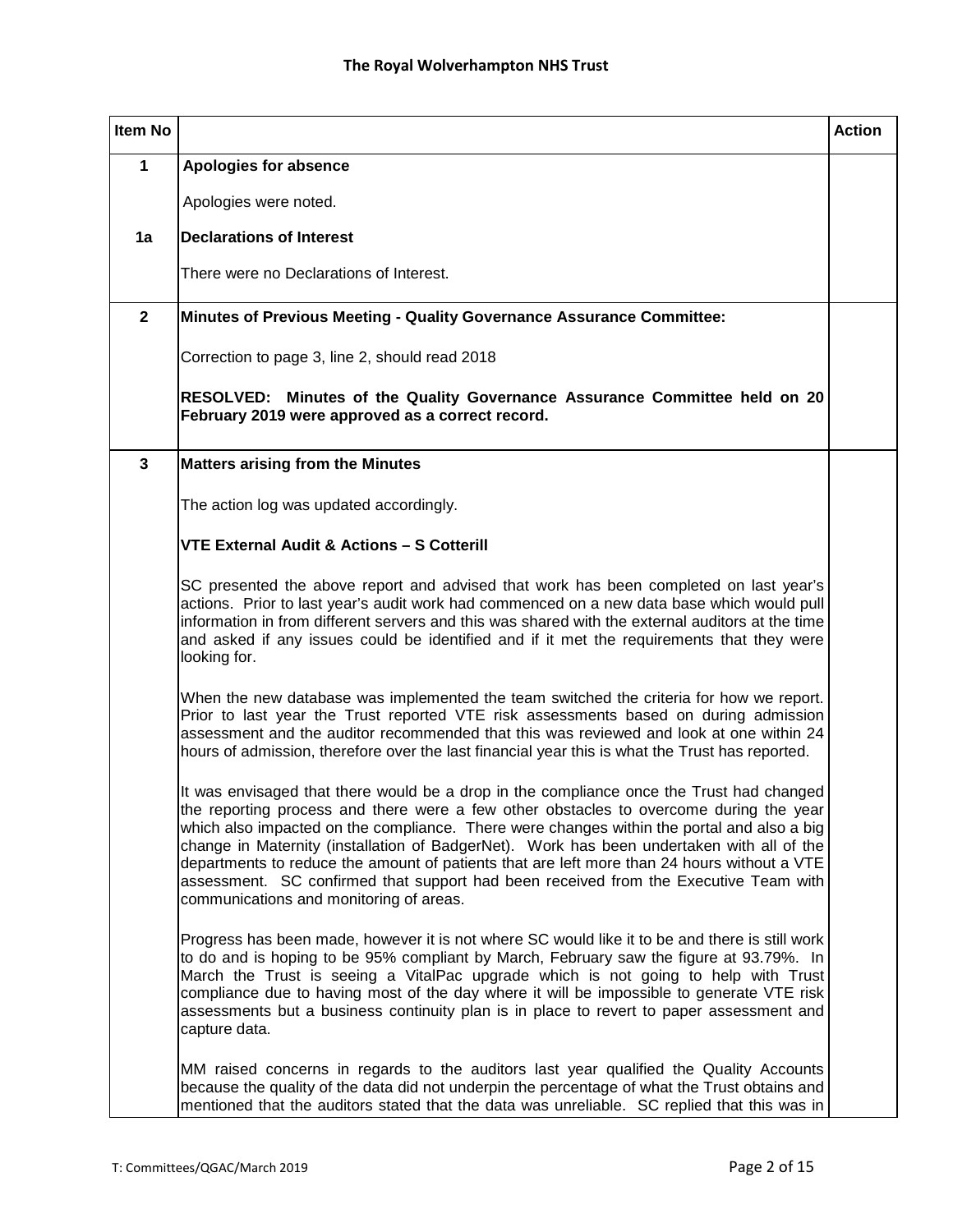| Item No |                                                                                                                                                                                                                                                                                                                                                                                                                                                                                                                                                                                                                                                     | <b>Action</b> |
|---------|-----------------------------------------------------------------------------------------------------------------------------------------------------------------------------------------------------------------------------------------------------------------------------------------------------------------------------------------------------------------------------------------------------------------------------------------------------------------------------------------------------------------------------------------------------------------------------------------------------------------------------------------------------|---------------|
|         | relation to the old database and the auditors have seen the new database prior to it going live<br>and their opinion was sought and met their concerns already expressed. This was discussed<br>further. AMC advised the meeting that NICE guidance states that the Trust should be<br>monitoring patients between 16 and 80 year olds. However, the Trust is already doing this<br>but the mandate to do this is from April 2019. AMC suggested that the Trust speaks to CCG<br>and advise them of what the Trust is already doing.                                                                                                                |               |
|         | AMC praised SC and the Doctors working with her and offered thanks from everyone.                                                                                                                                                                                                                                                                                                                                                                                                                                                                                                                                                                   |               |
|         | Audit Results - Emergency C-Section - T Palmer                                                                                                                                                                                                                                                                                                                                                                                                                                                                                                                                                                                                      |               |
|         | TP presented the above report to the meeting and it was noted that the report was presented<br>to the CQRM following concerns raised in relation to rising Caesarean section rates at the<br>Trust.                                                                                                                                                                                                                                                                                                                                                                                                                                                 |               |
|         | Mr Afifi, Consultant Obstetrician conducted an audit of Caesarean section cases performed<br>between May 2018 to November 2018, in total there were 687 cases reviewed. The audit<br>revealed that the Trust is not an outlier for total Caesarean section rates and as at the same<br>time the NHS digital data was produced and that was showing the national rates for England<br>were 29%. The emergency section rates for this Trust were 17.7% compared to the national<br>average of 16%. The elective Caesarean section rate for the Trust is 11.1% compared to the<br>national average of 13%. Therefore our total rate is just below 29%. |               |
|         | TP discussed briefly the reasons for the elective Caesarean births and the emergency<br>Caesarean section births.<br>TP mentioned that national guidance aimed at improving<br>outcomes, Saving Babies Lives Care Bundle (NHSE) and NICE guidance has impacted on<br>rising induction of labour rates nationally.                                                                                                                                                                                                                                                                                                                                   |               |
|         | Recommendations from the audit include:                                                                                                                                                                                                                                                                                                                                                                                                                                                                                                                                                                                                             |               |
|         | Following a meeting with the Directorate and reviewed the dashboard and indicators<br>and readjusted them to enable the Directorate not to be always in the red.<br>Looked at developing a Local Maternity System (LMS) dashboard which is in<br>progress but will change as the Saving Babies Lives second addition has been<br>circulated.                                                                                                                                                                                                                                                                                                        |               |
|         | MM commented that the audit focussed on the immediate causes of requiring an emergency<br>Caesarean section regarding the circumstances of the birth process itself. She asked if age,<br>co-morbidities, social / economic background were taken into consideration. TP replied that<br>not for this audit but a deeper dive audit is being considered when this would be<br>covered. The meeting discussed the report and the Committee was assured.                                                                                                                                                                                              |               |
| 4       | <b>Regular Reports</b>                                                                                                                                                                                                                                                                                                                                                                                                                                                                                                                                                                                                                              |               |
| 4.1     | Integrated Quality & Performance Report – February – A M Cannaby / G Nuttall                                                                                                                                                                                                                                                                                                                                                                                                                                                                                                                                                                        |               |
|         | AMC presented the Quality section of the report.                                                                                                                                                                                                                                                                                                                                                                                                                                                                                                                                                                                                    |               |
|         | The meeting discussed the Mortality data and noted the amount of activity being conducted<br>by the Medical Examiner. Prior to September 2018 there were 8 SJR1's outstanding, since                                                                                                                                                                                                                                                                                                                                                                                                                                                                |               |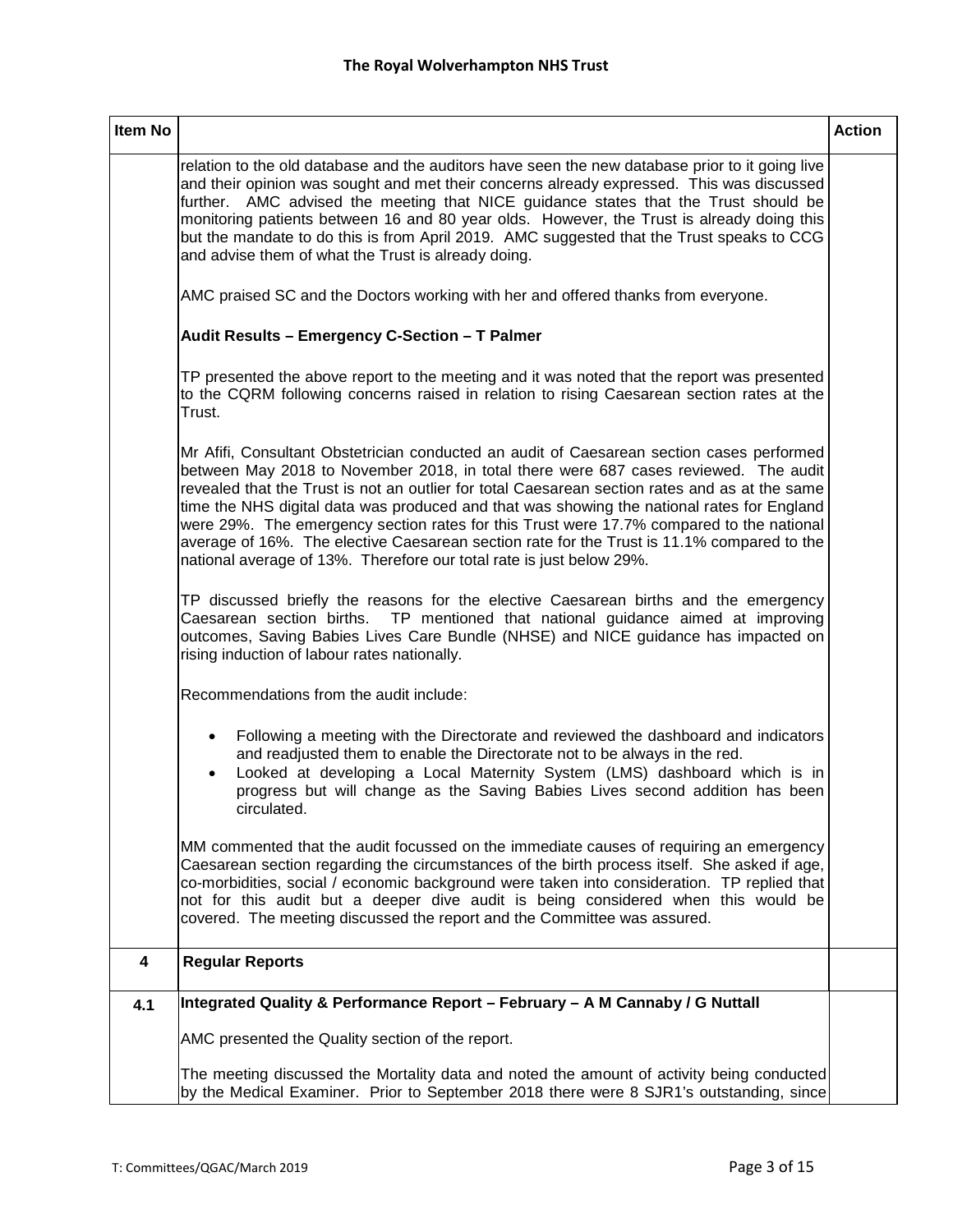| Item No |                                                                                                                                                                                                                                                                                                                                                                                                                                                                                                                                                                                                                                                                                                                                                                                                                                                                                                                                                                                                      | <b>Action</b> |
|---------|------------------------------------------------------------------------------------------------------------------------------------------------------------------------------------------------------------------------------------------------------------------------------------------------------------------------------------------------------------------------------------------------------------------------------------------------------------------------------------------------------------------------------------------------------------------------------------------------------------------------------------------------------------------------------------------------------------------------------------------------------------------------------------------------------------------------------------------------------------------------------------------------------------------------------------------------------------------------------------------------------|---------------|
|         | September there are 86 SJR1's being chased, in total there are 94 SJR1's to be completed,<br>these are being chased.<br>When the SJR1 phase and Overall Care Outcomes graph was discussed MM asked if the<br>colour code could be changed to better represent the status of care - Excellent, Good,<br>Adequate, Poor - and the key to be provided. SH agreed to do this.                                                                                                                                                                                                                                                                                                                                                                                                                                                                                                                                                                                                                            | <b>SH</b>     |
|         | AMC thanked everyone for the hard work in developing this section of the report.                                                                                                                                                                                                                                                                                                                                                                                                                                                                                                                                                                                                                                                                                                                                                                                                                                                                                                                     |               |
|         | Complaints are still high in February and AMC has asked for details in readiness for the Trust<br>Board meeting. There were six complaints in Emergency Department, two in C17, two in<br>West Park and two on the Elderly Ward.                                                                                                                                                                                                                                                                                                                                                                                                                                                                                                                                                                                                                                                                                                                                                                     |               |
|         | MM queried the target on stroke and "patients admitted with primary diagnosis of stroke<br>should spend greater than 90% of their hospital stay on a dedicated stroke unit" and asked if<br>the target was 90% or greater than 80%. GN replied that 80% of patients should spend 90%<br>of their time on the stroke ward. JO confirmed that this was the definition.                                                                                                                                                                                                                                                                                                                                                                                                                                                                                                                                                                                                                                 |               |
|         | RE mentioned that, having recently viewed the Sentinel Stroke National Audit Programme<br>2018 results from another Trust, she had looked at the 2018 results from this Trust, which<br>were mostly around the national average. RE suggested that RWT's results should be<br>circulated to this committee and that a representative attend to respond to queries. The<br>meeting discussed this issue and agreed the importance of the Trust striving to improve<br>performance. GN mentioned that there will be a two day WMQRS review of the stroke ward<br>the following week. It was agreed that clinical and operational management would be invited<br>to QGAC in June or July to take the committee through the findings and their proposed<br>actions.                                                                                                                                                                                                                                      |               |
|         | GN presented the Performance section of the report and asked that it be taken by exception<br>following in-depth discussions at the Finance & Performance meeting earlier.                                                                                                                                                                                                                                                                                                                                                                                                                                                                                                                                                                                                                                                                                                                                                                                                                           |               |
|         | GN advised the meeting that the referral to treatment indicator in February deteriorated<br>slightly and it is still a challenge. A presentation to Finance & Performance will take place in<br>April in regards to referral to treatment and the specialties that are challenged.                                                                                                                                                                                                                                                                                                                                                                                                                                                                                                                                                                                                                                                                                                                   |               |
|         | There is good progress on diagnostics with the team. Emergency Department are not green<br>but in terms of benchmarking our performances are very good. February last year the Trust<br>was at 76% compared to 81% on type 1's this February. The Trust is coping very well this<br>winter.                                                                                                                                                                                                                                                                                                                                                                                                                                                                                                                                                                                                                                                                                                          |               |
|         | GN assured the committee that cancer was discussed in depth at the earlier meeting where<br>the latest cancer action plan, which is updated monthly, was shared. GN mentioned that the<br>Trust does not have the capacity for 2 week wait breast symptomatic referrals. MM<br>commented that the amount of referrals was unbelievable.<br>GN advised that normally the<br>Trust receives on average 380 but recently the Trust is receiving 500 breast referrals. The<br>proportion of women requiring treatment has remained the same, showing that the referrals<br>are appropriate, and as a result we are treating more women. DL commented that this shows<br>that the level we are now at is the level we should always have been at, and indicates that the<br>demand will not diminish. The meeting was informed that this issue is a national problem.<br>GN informed the meeting that the staff are working every Saturday for the past few months to<br>try and help reduce the backlog. |               |
|         | GN commented that there was a cancer meeting on Friday chaired by Dr Simon Grummet; it<br>was a multidisciplinary meeting to ascertain if the Trust could do anything different. Minor                                                                                                                                                                                                                                                                                                                                                                                                                                                                                                                                                                                                                                                                                                                                                                                                               |               |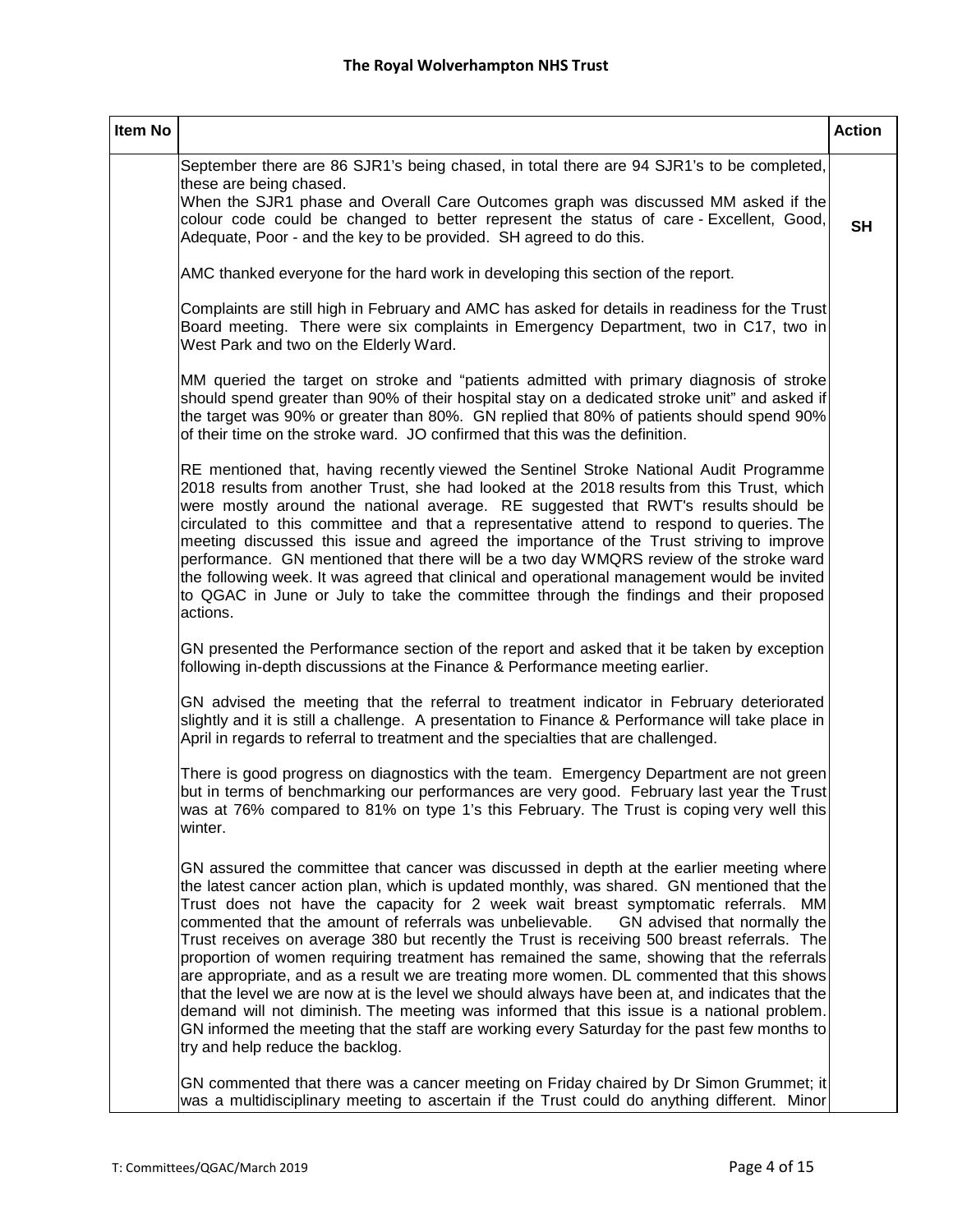| Item No |                                                                                                                                                                                                                                                                                                                                                                                                                                                                                                                                                                                                                                                                                                                                                                                                                                               | <b>Action</b> |
|---------|-----------------------------------------------------------------------------------------------------------------------------------------------------------------------------------------------------------------------------------------------------------------------------------------------------------------------------------------------------------------------------------------------------------------------------------------------------------------------------------------------------------------------------------------------------------------------------------------------------------------------------------------------------------------------------------------------------------------------------------------------------------------------------------------------------------------------------------------------|---------------|
|         | changes were made. One discussion took place regarding whether to release some of the<br>breast team from doing other tasks (for example operating) to achieve the two week target. It<br>was decided not to do so, as the patients who are not seen within 14 days are seen within 16<br>to 18 days, and to divert staff to achieving the 14 day target would have an impact on the<br>other targets including the 62 day one. Once the patient has the initial appointment most<br>patients are seen within the 62 day category. Following a brief discussion, the committee<br>agreed with the decision of the multidisciplinary team. Monthly harm review meetings still<br>continue and GN assured the committee that all staff are doing what they can.<br><b>Resolved: Report was accepted</b>                                         |               |
| 4.2     | <b>Board Assurance Framework Key Issues</b>                                                                                                                                                                                                                                                                                                                                                                                                                                                                                                                                                                                                                                                                                                                                                                                                   |               |
|         | In the absence of Keith Wilshere, MM advised that at the Finance & Performance meeting<br>earlier they had looked at risks SR8 and SR9 as it was recognised that all of BAF had been<br>updated since the last Trust Board meeting. F&P has asked that the Board reflect on what to<br>do with a strategic risk which has been red for several years, and where the target is going to<br>be red and has been for several years. The Board has to recognise that it is running the<br>organisation with a significant strategic risk. MM asked if the Trust is doing the right things to<br>recognise that it will get better in the short term and make sure that the correct control<br>monitoring and on-going efforts to mitigate it are in place. MM commented that it is useful<br>that the BAF is now focused on four strategic risks. |               |
|         | MM noted that a major part of the Trust expenditure is the pay bill and asked if when the<br>controls and gaps are listed if this could include agency, bank, medical fellows etc. This will<br>allow the different categories of pay are all being controlled and monitored in-depth. RE<br>commented that there is plenty of updates on the workforce and updates on SR12.                                                                                                                                                                                                                                                                                                                                                                                                                                                                  |               |
|         | RE enquired about P11 on risk SR12 and mentioned that some of it is positive and some of it<br>is more work needed. MM confirmed that the positive was an external reviewer and the work<br>required was the new recommendations. MM agreed that the wording needed to be<br>changed. RE recommended that the key points from the report which the Trust needs to do<br>more of need to be added to the risk. JO agreed to the changes.                                                                                                                                                                                                                                                                                                                                                                                                       |               |
|         | RE noted a spelling mistake on risk $SR12$ GC4 (previously C11) – collated should read co-<br>located Medical Examiners.                                                                                                                                                                                                                                                                                                                                                                                                                                                                                                                                                                                                                                                                                                                      |               |
|         | Trust Risk Register - S Hickman (on behalf of M Arthur)                                                                                                                                                                                                                                                                                                                                                                                                                                                                                                                                                                                                                                                                                                                                                                                       |               |
|         | SH presented the Trust Risk Register to the meeting and it was noted:                                                                                                                                                                                                                                                                                                                                                                                                                                                                                                                                                                                                                                                                                                                                                                         |               |
|         | 4 new risks:<br>5069 - Fast Track Capacity (COO) – in relation to fast track demand through the Dermatology<br>Service as it is felt that there is a workforce capacity issue.<br>5182 - Lack of Network support for Vascular Services at RWT (MD)<br>5190 - ePMA downtime / outage issues (MD) – this is a system issue and is a joint risk<br>between Pharmacy and IT.<br>4382 - NX55 Main Theatres, Wards A12, A14, Admin, Plant Rooms - Fire Safety (COO) - GN<br>advised the meeting that this risk had been sent to herself but had not yet been signed off<br>and is a potential new risk. GN assured the meeting that this risk is actively managed by the<br>Fire Safety Group and she would look into whether it is needed to be on the TRR or could be<br>managed at Directorate / Divisional level.                               | <b>GN</b>     |
|         |                                                                                                                                                                                                                                                                                                                                                                                                                                                                                                                                                                                                                                                                                                                                                                                                                                               |               |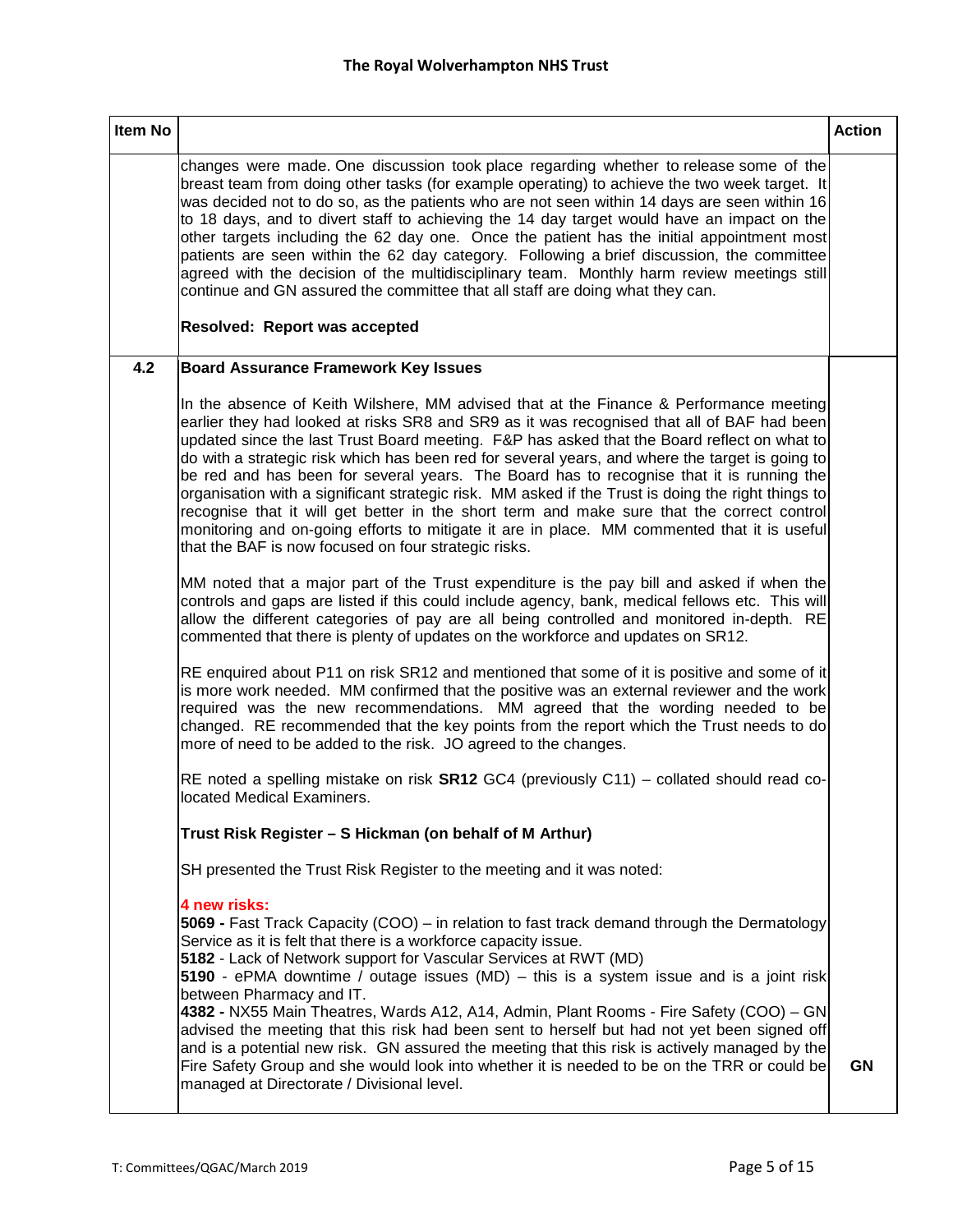| Item No |                                                                                                                                                                                                                                                                                                                                                                                                                                                                                                                                                                                                                                                                                                                                                                                                                                                                                                                                                                                                                                                                                                                                                                                                                                                                                                                                                                                              | <b>Action</b> |
|---------|----------------------------------------------------------------------------------------------------------------------------------------------------------------------------------------------------------------------------------------------------------------------------------------------------------------------------------------------------------------------------------------------------------------------------------------------------------------------------------------------------------------------------------------------------------------------------------------------------------------------------------------------------------------------------------------------------------------------------------------------------------------------------------------------------------------------------------------------------------------------------------------------------------------------------------------------------------------------------------------------------------------------------------------------------------------------------------------------------------------------------------------------------------------------------------------------------------------------------------------------------------------------------------------------------------------------------------------------------------------------------------------------|---------------|
|         | 0 risks removed<br>7 red risks:<br>2080 - Risk to quality of patient care: reduced manpower (COO)<br>4661 - Lack of robust system for review and communication of test results (MD)<br>4472 - Delays in Cubicle Assessment and Triage (COO)<br>4113 - Division 1 failure to achieve CIP target (COO)<br>5088 - Fragility of SaTH service (COO)<br>5182 - Lack of Network support for Vascular Services at RWT (MD)<br>5190 - ePMA downtime / outage issues (MD)<br>2 Updated risks:<br>4903 - Downgraded from a red to amber<br>$4113$ – Trust instead of Division 1 – SH to update front cover accordingly<br>The meeting was advised that risk 4529 (in relation to vacancies) has now been merged with<br>risk 4565 (agency risk).<br>Actions need to be updated on the TRR and SH will pick this up.                                                                                                                                                                                                                                                                                                                                                                                                                                                                                                                                                                                     |               |
|         | MM raised queries about the following risks:                                                                                                                                                                                                                                                                                                                                                                                                                                                                                                                                                                                                                                                                                                                                                                                                                                                                                                                                                                                                                                                                                                                                                                                                                                                                                                                                                 |               |
|         | 5088 – MM asked if there was any progress and was advised that there was not and the<br>biggest impact is felt within the Maternity Department. This was discussed further and GN<br>agreed to update as daily telephone calls to NHSI ceased in January.                                                                                                                                                                                                                                                                                                                                                                                                                                                                                                                                                                                                                                                                                                                                                                                                                                                                                                                                                                                                                                                                                                                                    | <b>GN</b>     |
|         | 5182 - MM enquired what a Frozen Elephant Trunk (FET) was and sought an explanation<br>of the risk. JO explained that this Trust is a designated Aortic Centre and does work within<br>the Cardiothoracic Unit. When a patient comes in with an issue with their aorta, this must be<br>treated quickly as there is a high rate of mortality with this condition. Part of this procedure<br>can require replacement of part of the aorta. The Frozen Elephant Trunk is part of a graft and<br>is called so because it looks like an elephant truck. JO explained that a national review is<br>taking place and an organisation is not allowed to be an Aortic Centre if they are not co-<br>located with Vascular Surgery services. Currently this Trust's closest Vascular service is at<br>Russell's Hall, Dudley. If RWT loses its Aortic Centre because of this lack of co-location there<br>will be none in the Black Country. The nearest centres will be in Stoke, Coventry and<br>Birmingham. JO advised that there have been discussions with the CCG and NHSI and the<br>Trust has been encouraged to add this to the Trust Risk Register. The meeting discussed the<br>history of the loss of the RWT vascular service, the service currently provided from Russell's<br>Hall and the need for a solution which takes into account the needs of patients in the Black<br>Country. |               |
|         | 5190 – MM raised concerns about the ePMA system freezing and preventing nurses from<br>ticking the drug administration box to indicate that a drug has been administered. JO advised<br>the meeting that it is not known why the system freezes. EMIS and the Trust IT department<br>are working together to go through the system to see if they can ascertain what the issue is.<br>Asked if other trusts have had similar problems he said there is a limited number of Trusts<br>around the country who use this system.                                                                                                                                                                                                                                                                                                                                                                                                                                                                                                                                                                                                                                                                                                                                                                                                                                                                 |               |
|         | Resolved: Reports were accepted                                                                                                                                                                                                                                                                                                                                                                                                                                                                                                                                                                                                                                                                                                                                                                                                                                                                                                                                                                                                                                                                                                                                                                                                                                                                                                                                                              |               |
|         |                                                                                                                                                                                                                                                                                                                                                                                                                                                                                                                                                                                                                                                                                                                                                                                                                                                                                                                                                                                                                                                                                                                                                                                                                                                                                                                                                                                              |               |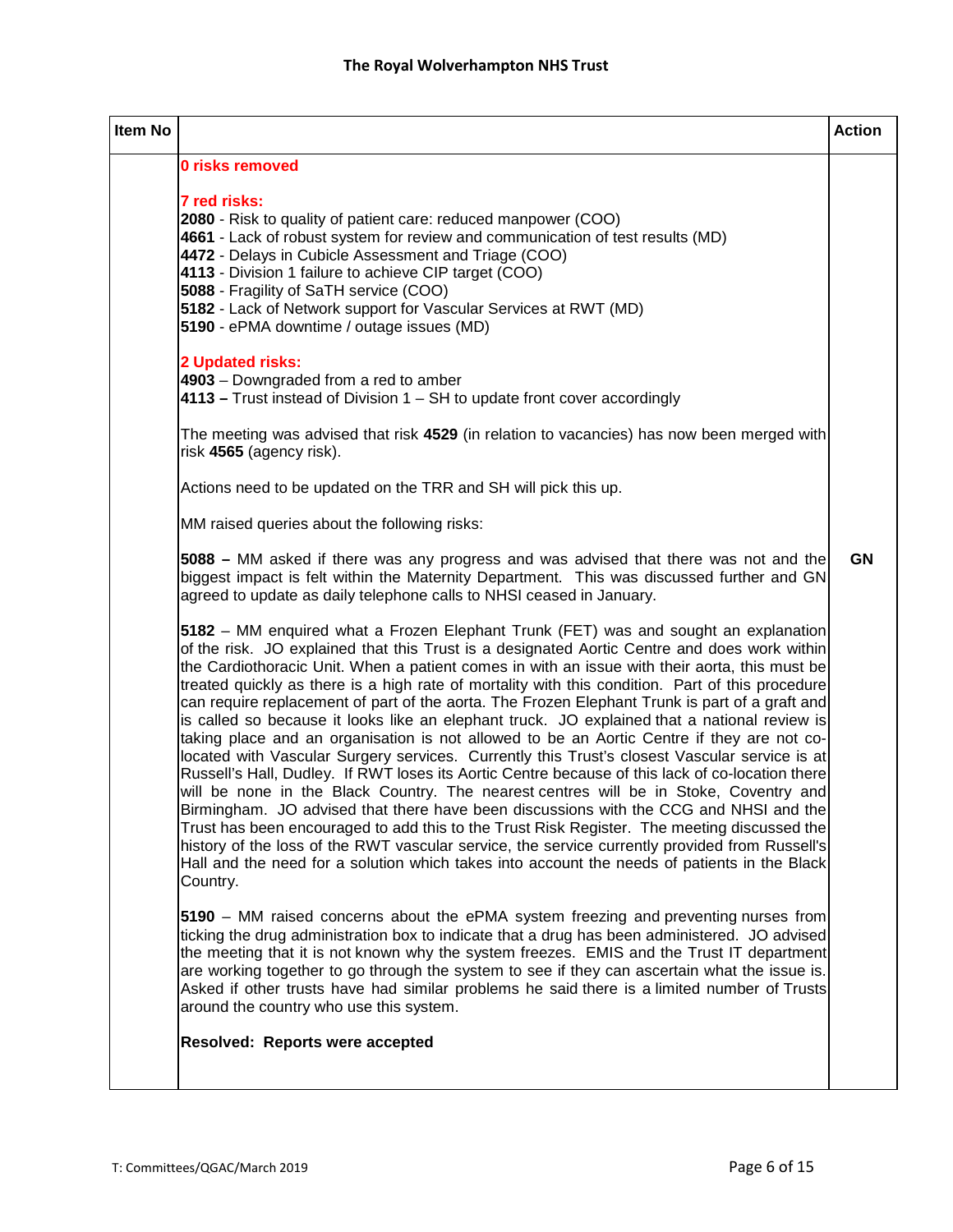| Item No         |                                                                                                                                                                                                                                                                                                                                                                                                                                                                                                                                                                                | <b>Action</b> |
|-----------------|--------------------------------------------------------------------------------------------------------------------------------------------------------------------------------------------------------------------------------------------------------------------------------------------------------------------------------------------------------------------------------------------------------------------------------------------------------------------------------------------------------------------------------------------------------------------------------|---------------|
| $5\phantom{.0}$ | <b>Sub Group Reports</b>                                                                                                                                                                                                                                                                                                                                                                                                                                                                                                                                                       |               |
| 5.1             | Chairman's Report - Quality & Safety Intelligence Group (QSIG) -                                                                                                                                                                                                                                                                                                                                                                                                                                                                                                               |               |
|                 | There was no meeting in February due to the number of apologies, February's reports<br>deferred to March's meeting.                                                                                                                                                                                                                                                                                                                                                                                                                                                            |               |
|                 | <b>Resolved:</b>                                                                                                                                                                                                                                                                                                                                                                                                                                                                                                                                                               |               |
| 5.2             | Quality & Safety Intelligence Group minutes                                                                                                                                                                                                                                                                                                                                                                                                                                                                                                                                    |               |
| 5.3             | Chairman's Report - Compliance Oversight Group (COG) - February 2019 - Dr J Odum                                                                                                                                                                                                                                                                                                                                                                                                                                                                                               |               |
|                 | The key points noted from the COG Chair's report are:                                                                                                                                                                                                                                                                                                                                                                                                                                                                                                                          |               |
|                 | <b>Pleural Services Group</b><br>$\bullet$<br>Pressure Ulcer Report<br>$\bullet$<br>Point of Care Testing<br>$\bullet$<br><b>Organ Donation Group</b><br>$\bullet$<br><b>Medical Devices</b><br>$\bullet$<br><b>Cervical Cytology Screening</b><br>$\bullet$<br>Patient Experience Q3 Report<br>$\bullet$                                                                                                                                                                                                                                                                      |               |
|                 | The meeting commented on the fantastic work completed by the Organ Donation Group who<br>have achieved a 100% referral rate during a six month period.                                                                                                                                                                                                                                                                                                                                                                                                                         |               |
|                 | Resolved: Report was accepted.                                                                                                                                                                                                                                                                                                                                                                                                                                                                                                                                                 |               |
| 5.4             | Compliance Oversight Group minutes - February 2019                                                                                                                                                                                                                                                                                                                                                                                                                                                                                                                             |               |
|                 | MM sought clarification of Pleural Services Group, AMC and JO explained that the nurse is<br>currently waiting sign off.                                                                                                                                                                                                                                                                                                                                                                                                                                                       |               |
|                 | Correction to the minutes for Point of Care Testing: Mandatory Training records are not<br>compliant with Trust Policy.                                                                                                                                                                                                                                                                                                                                                                                                                                                        |               |
|                 | The meeting accepted the minutes from the February meeting.                                                                                                                                                                                                                                                                                                                                                                                                                                                                                                                    |               |
| 6               | <b>Assurance Reporting / Themed Reviews</b>                                                                                                                                                                                                                                                                                                                                                                                                                                                                                                                                    |               |
| 6.1             | Mortality Update Report - Dr J Odum                                                                                                                                                                                                                                                                                                                                                                                                                                                                                                                                            |               |
|                 | JO presented the above report.                                                                                                                                                                                                                                                                                                                                                                                                                                                                                                                                                 |               |
|                 | The meeting was informed that the most recent SHMI is 120.3 and continues as a plateauing<br>trend. Work with the Mortality Review Group is on-going and a number of reviews of the<br>alerting diagnoses are on-going. This means that a nominated specialist reviews<br>approximately 30 patient notes and feeds back if he / she is happy with the clinical care and<br>coding. JO assured the meeting that following the reviews the quality of care being assessed<br>is generally good. However, some of the patients are allocated into the wrong diagnostic<br>groups. |               |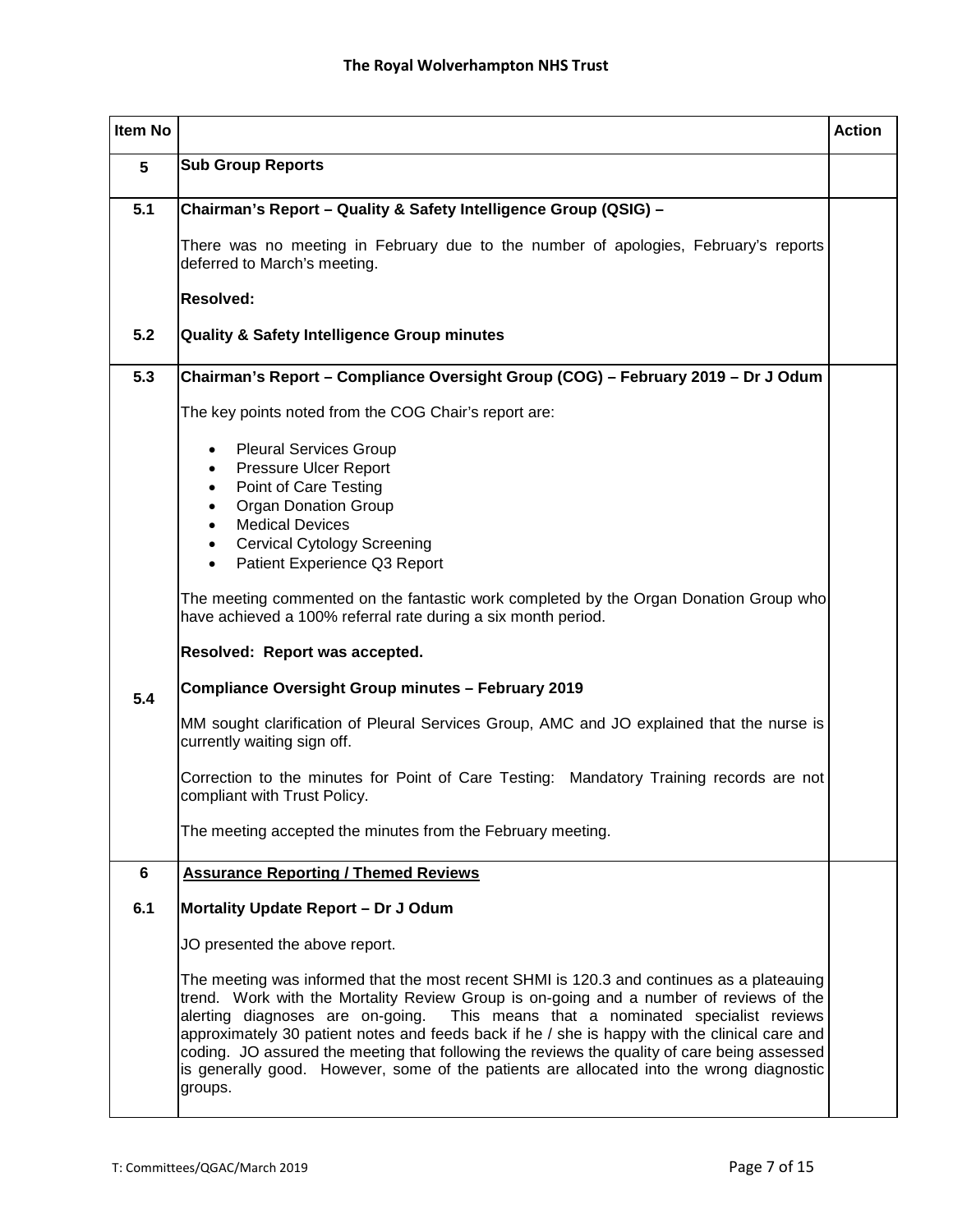| Item No        |                                                                                                                                                                                                                                                                                                                                                                                                                                                                                                                                                                                                                                                                                                                                                                                                                                                                                                                                                                                                                                                  | <b>Action</b> |
|----------------|--------------------------------------------------------------------------------------------------------------------------------------------------------------------------------------------------------------------------------------------------------------------------------------------------------------------------------------------------------------------------------------------------------------------------------------------------------------------------------------------------------------------------------------------------------------------------------------------------------------------------------------------------------------------------------------------------------------------------------------------------------------------------------------------------------------------------------------------------------------------------------------------------------------------------------------------------------------------------------------------------------------------------------------------------|---------------|
|                | JO confirmed that two sepsis lead nurses have been recruited and can begin the actions on<br>sepsis and training staff. For the palliative care team, a consultant is to be recruited. Reviews<br>of high SHMI groups have been completed for Fluids and Electrolytes and for Influenza, and<br>a Pneumonia Audit has been completed. Reviews of Sepsis, Stroke and AKI are in progress,<br>and Congestive Heart Disease is due to start. In ED, the analysis is around how patients are<br>treated when they present with one of these conditions. The Trust has a lot of evidence in<br>regards to the quality of care and JO feels the Trust has the right approach. The Chair of<br>the West Midlands Mortality Group confirmed at a recent meeting that the Trust is doing<br>everything possible with Mortality. JO thought that by taking a range of actions over time, an<br>impact on the SHMI might be observed over the next 12-18 months.<br>JO mentioned that plans are in place with local Trusts who had had experience of a high |               |
|                | SHMI to share learning.<br>Resolved: Report was accepted.                                                                                                                                                                                                                                                                                                                                                                                                                                                                                                                                                                                                                                                                                                                                                                                                                                                                                                                                                                                        |               |
| 6.2            | Terms of Reference - Review and Agree - Chair                                                                                                                                                                                                                                                                                                                                                                                                                                                                                                                                                                                                                                                                                                                                                                                                                                                                                                                                                                                                    |               |
|                | The meeting reviewed and asked for a change to number nine - to insert and annual clinical<br>audit plan                                                                                                                                                                                                                                                                                                                                                                                                                                                                                                                                                                                                                                                                                                                                                                                                                                                                                                                                         |               |
|                | Resolved: Terms of references agreed and to be submitted to the Trust Board for sign<br>off.                                                                                                                                                                                                                                                                                                                                                                                                                                                                                                                                                                                                                                                                                                                                                                                                                                                                                                                                                     |               |
| 6.3            | QGAC Meeting Schedule - M Arthur                                                                                                                                                                                                                                                                                                                                                                                                                                                                                                                                                                                                                                                                                                                                                                                                                                                                                                                                                                                                                 |               |
|                | The schedule was agreed by the meeting.                                                                                                                                                                                                                                                                                                                                                                                                                                                                                                                                                                                                                                                                                                                                                                                                                                                                                                                                                                                                          |               |
|                | Resolved: Schedule agreed.                                                                                                                                                                                                                                                                                                                                                                                                                                                                                                                                                                                                                                                                                                                                                                                                                                                                                                                                                                                                                       |               |
| 6.4            | Information Governance Toolkit Sign Off - Dr J Odum                                                                                                                                                                                                                                                                                                                                                                                                                                                                                                                                                                                                                                                                                                                                                                                                                                                                                                                                                                                              |               |
|                | JO presented the above paper to the meeting.                                                                                                                                                                                                                                                                                                                                                                                                                                                                                                                                                                                                                                                                                                                                                                                                                                                                                                                                                                                                     |               |
|                | JO explained the new toolkit, Data Protection and Security Toolkit is part of the GDPR and<br>replaced the old IG toolkit. For this Organisation there are 100 mandatory requirements and<br>the Organisation is currently compliant with 86. Work is ongoing with the remaining 14. The<br>likelihood is the Organisation will not submit a fully complaint toolkit at the end of the month.<br>The Organisation will submit with an action plan / improvement plan. JO advised the meeting<br>of the implications of non-compliance. Currently the Trust is unaware of the position of other<br>local Trusts. Kevin Stringer & JO have met with the leads of the standards to ascertain their<br>position. The recommendation is to support the sign off the action plan / improvement plan.                                                                                                                                                                                                                                                   |               |
|                | MM noted that the Trust is currently asking what is required to meet the compliance and<br>asked that this is noted in the action plan.                                                                                                                                                                                                                                                                                                                                                                                                                                                                                                                                                                                                                                                                                                                                                                                                                                                                                                          |               |
|                | Resolved: Agreed to sign off                                                                                                                                                                                                                                                                                                                                                                                                                                                                                                                                                                                                                                                                                                                                                                                                                                                                                                                                                                                                                     |               |
| $\overline{7}$ | <b>Issues of Significance for the Trust Board</b>                                                                                                                                                                                                                                                                                                                                                                                                                                                                                                                                                                                                                                                                                                                                                                                                                                                                                                                                                                                                |               |
|                | <b>Advise</b>                                                                                                                                                                                                                                                                                                                                                                                                                                                                                                                                                                                                                                                                                                                                                                                                                                                                                                                                                                                                                                    |               |
|                | BAF: F&P would like the board to reflect on how it is managing risks that have been red a                                                                                                                                                                                                                                                                                                                                                                                                                                                                                                                                                                                                                                                                                                                                                                                                                                                                                                                                                        |               |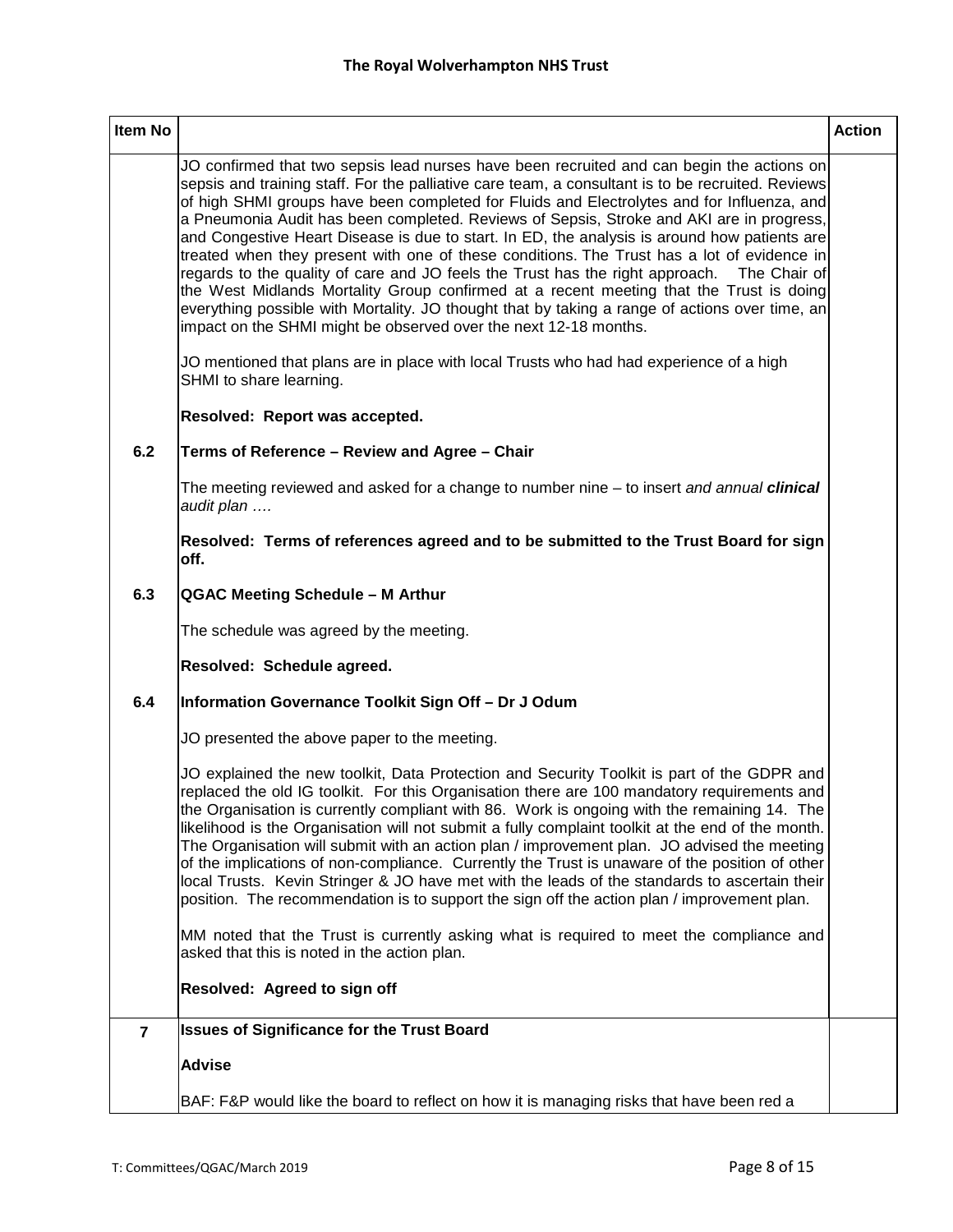| <b>Item No</b> |                                                                                                                                                                                                                                                                                                                                                                                                                                       | <b>Action</b> |
|----------------|---------------------------------------------------------------------------------------------------------------------------------------------------------------------------------------------------------------------------------------------------------------------------------------------------------------------------------------------------------------------------------------------------------------------------------------|---------------|
|                | long time and whose target is a (lower) red, and whether mitigation measures are sufficient.                                                                                                                                                                                                                                                                                                                                          |               |
|                | <b>Assurance</b>                                                                                                                                                                                                                                                                                                                                                                                                                      |               |
|                | Organ Donation Group report on performance                                                                                                                                                                                                                                                                                                                                                                                            |               |
|                | <b>Partial Assurance</b>                                                                                                                                                                                                                                                                                                                                                                                                              |               |
|                | Clinical Audit: systems to identify audits which reveal practices and standards which could<br>impact on strategic objectives (e.g. being in top 25% of performance) are not in place. This<br>means that QGAC are not able to look at the implications of audit findings for quality of care<br>on a prioritised basis. Governance to consider in discussion with Clinical Audit lead what<br>might be done to identify such audits. |               |
|                | Mortality: QGAC received two reports, an update and a summary report and reviewed BAF<br>risk SR12.                                                                                                                                                                                                                                                                                                                                   |               |
|                | QGAC have asked for reports on Sepsis and on Stroke Services for future meetings.                                                                                                                                                                                                                                                                                                                                                     |               |
|                | Cancer performance and breast cancer 14 day waits                                                                                                                                                                                                                                                                                                                                                                                     |               |
|                | Caesarean Section Audit: QGAC received a report of an audit into caesarean section rates,<br>looking at 687 cases between 1/5 and 30/11 2018.                                                                                                                                                                                                                                                                                         |               |
|                | TRR New Red Risk: 5182: Cardiac and Aortic Services not co-located with vascular services                                                                                                                                                                                                                                                                                                                                             |               |
|                | COG Chair's report on Point of Care Testing: issues with incomplete transfer of blood gas<br>results to the ICE system in Pathology.                                                                                                                                                                                                                                                                                                  |               |
|                | Information Governance: QGAC approved a report which said that RWT were not meeting 14<br>of the 100 hospital standards and were unlikely to achieve 100% by the submission deadline<br>of the end of March.                                                                                                                                                                                                                          |               |
|                | List of actions: I think 7, matters for Audit Committee, has been completed through the report<br>on VTE received at this meeting, so can be closed.                                                                                                                                                                                                                                                                                  |               |
| 8              | <b>Evaluation of Meeting - ALL</b>                                                                                                                                                                                                                                                                                                                                                                                                    |               |
|                | Interesting discussions                                                                                                                                                                                                                                                                                                                                                                                                               |               |
| 9              | Any Other Business - ALL                                                                                                                                                                                                                                                                                                                                                                                                              |               |
|                | There was no other business to discuss.                                                                                                                                                                                                                                                                                                                                                                                               |               |
| 10             | Date and time of Next Meeting:                                                                                                                                                                                                                                                                                                                                                                                                        |               |
|                | Wednesday 24 April 2019                                                                                                                                                                                                                                                                                                                                                                                                               |               |
|                | <b>Venue: Conference Room</b>                                                                                                                                                                                                                                                                                                                                                                                                         |               |
|                | Audit Committee: 1pm to 3pm<br>QGAC: 3pm to 5pm                                                                                                                                                                                                                                                                                                                                                                                       |               |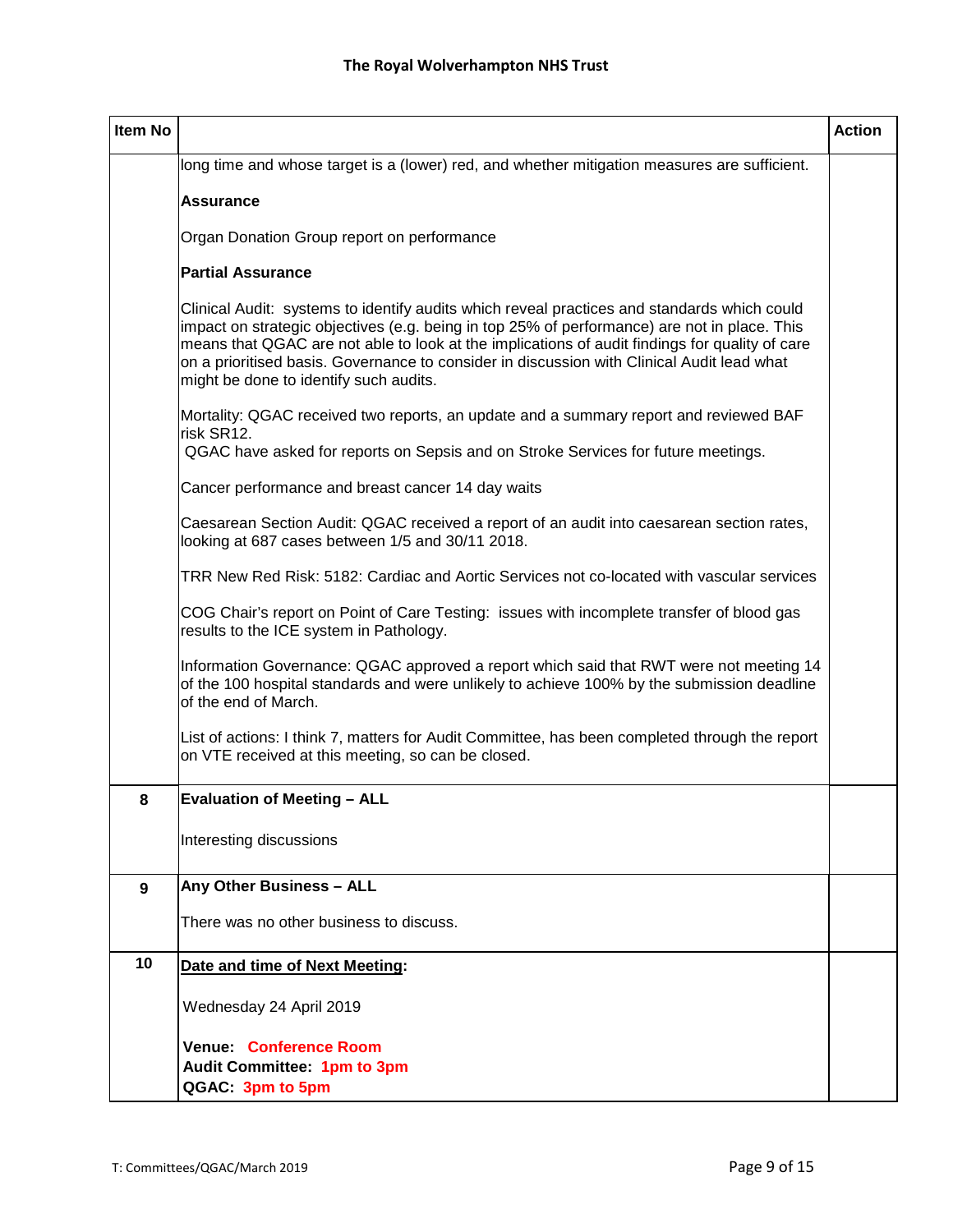## **COMMITTEES ACTION SUMMARY REPORT**

| <b>ITEM</b>         | Action to be taken raised from the<br>meeting                                                                                                                                                                                                                                                                                                                                                                                                      | Lead                     | <b>Committee</b><br><b>Date</b> | <b>Review</b><br>date | <b>Update</b> |
|---------------------|----------------------------------------------------------------------------------------------------------------------------------------------------------------------------------------------------------------------------------------------------------------------------------------------------------------------------------------------------------------------------------------------------------------------------------------------------|--------------------------|---------------------------------|-----------------------|---------------|
| $4.1 -$<br>20.03.19 | When the SJR1 phase and Overall Care<br>Outcomes graph was discussed MM asked if<br>the colour code could be changed and the<br>key to be put into Excellent, Good,<br>Adequate, Poor Care. SH agreed to do this.                                                                                                                                                                                                                                  | $\overline{\mathsf{SH}}$ | 20.03.19                        | 24.04.19              |               |
| $4.2 -$<br>20.03.19 | 4382 - NX55 Main Theatres, Wards A12,<br>A14, Admin, Plant Rooms - Fire Safety<br>(COO) - GN advised the meeting that this<br>risk had been sent to herself but had not yet<br>been signed off and is a potential new risk.<br>GN assured the meeting that this risk is<br>actively managed by the Fire Safety Group<br>and she would look into whether it is needed<br>to be on the TRR or could be managed at<br>Directorate / Divisional level. | GN                       | 20.03.19                        | 24.04.19              |               |
| $4.2 -$<br>20.03.19 | 5088 - MM asked if there was any progress<br>and was advised that there was not and the<br>biggest impact is felt within the Maternity<br>Department. This was discussed further and<br>GN agreed to update as daily telephone calls<br>to NHSI ceased in January.                                                                                                                                                                                 | GN                       | 20.03.19                        | 24.04.19              |               |
| $4.1 -$<br>20.02.19 | RE queried why on "the % of patients who<br>presented with sepsis to the emergency<br>departments $-$ the target is 90%, the chart<br>indicates red on 45.9% and amber on 52%.<br><b>AMC will review</b><br>AMC mentioned that these levels are part of<br>the contract, so the Trust is complying with<br>the contract. RE advised the meeting that<br>she had queried via e-mail if this was                                                     | <b>AMC</b>               | 20.02.19                        | 20.03.19              |               |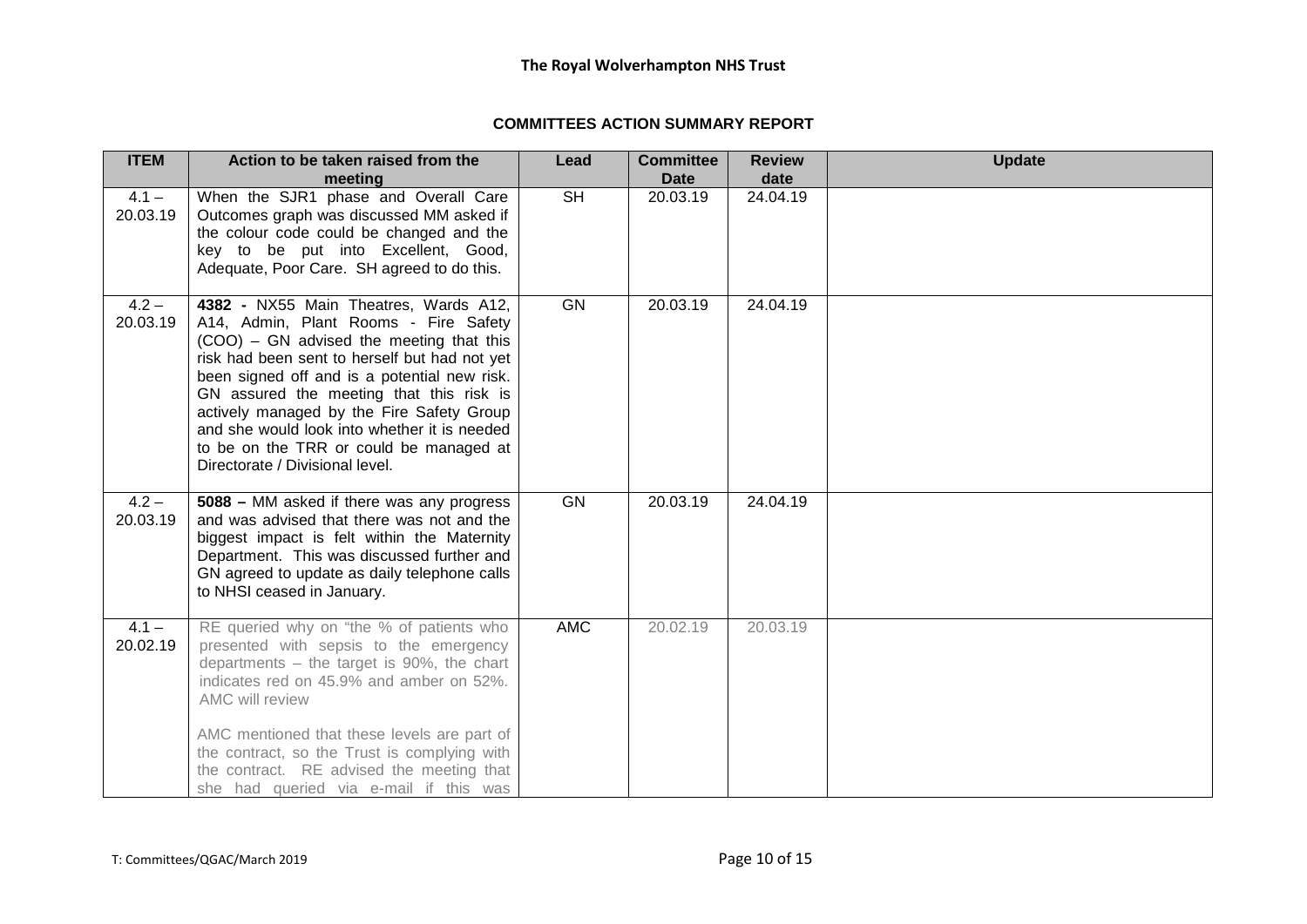|                     | appropriate for a rag rating on performance<br>for Sepsis. AMC replied that a further update<br>will be provided at a future board meeting<br>when the contractual agreements have been<br>finalised. Following an update from AMC, RE<br>asked for a separate update on Sepsis. AMC<br>commented that the two Sepsis nurses have<br>commenced within the Trust and the team is<br>now meeting and an action plan formulated<br>and this will be completed by the end of the<br>month. AMC is hopeful that a plan will be<br>brought back to a future meeting. | <b>AMC</b> | 20.03.19 | <b>June 2019</b> |                                                                                                                                                                                                                                                                                                                                                                                                                                                                                                                   |
|---------------------|----------------------------------------------------------------------------------------------------------------------------------------------------------------------------------------------------------------------------------------------------------------------------------------------------------------------------------------------------------------------------------------------------------------------------------------------------------------------------------------------------------------------------------------------------------------|------------|----------|------------------|-------------------------------------------------------------------------------------------------------------------------------------------------------------------------------------------------------------------------------------------------------------------------------------------------------------------------------------------------------------------------------------------------------------------------------------------------------------------------------------------------------------------|
| $4.2 -$<br>20.02.19 | Trust Risk Register - M Arthur                                                                                                                                                                                                                                                                                                                                                                                                                                                                                                                                 | <b>MA</b>  | 20.02.19 | 20.03.19         | MM noted that the risk had been changed however;<br>the front sheet had not been changed. SH to pick up.                                                                                                                                                                                                                                                                                                                                                                                                          |
|                     | MM noted that the description on the<br>summary sheet for risk 4113 is incorrect. GN<br>advised the meeting that the risk has been<br>updated. MA to change to Trust wide CIP<br>Target.                                                                                                                                                                                                                                                                                                                                                                       |            |          | 24.04.19         | Bring forward to 24.04.19                                                                                                                                                                                                                                                                                                                                                                                                                                                                                         |
| $\overline{7}$      | <b>Matters for Audit Committee</b><br><b>VTE Audit by External Auditors</b><br>MM reported that Audit Committee at their<br>December meeting had considered QSIG's<br>request in November for Internal Audit to look<br>at the VTE process. Audit had declined, as<br>there were existing recommendations from<br>External Audit to work through. RE and MM,<br>both on Audit, stressed the importance of                                                                                                                                                      | <b>RE</b>  | 23.01.19 | 20,02.19         | MM confirmed that this was raised at the Audit<br>Committee and acknowledged that KPMG were the<br>ones to make recommendations to improve the<br>process, they were then going to see what work they<br>could do between now and the year end to see if<br>those were being implemented sufficiently to give a<br>clear opinion when we come to the Quality Report.<br>VTE is being reviewed again. Lengthy discussions<br>took place and assurance was given that work is on-<br>going to try to improve VTE's. |
|                     | RWT being able to demonstrate that it<br>identified all patients who required VTE<br>assessment, and that they received the                                                                                                                                                                                                                                                                                                                                                                                                                                    | MM / RD    | 20.02.19 | <b>May 2019</b>  | RE asked if it would be possible to have a report on<br>what KPMG have found and where the Trust is<br>currently. MM replied that Roger Dunshea to ask for                                                                                                                                                                                                                                                                                                                                                        |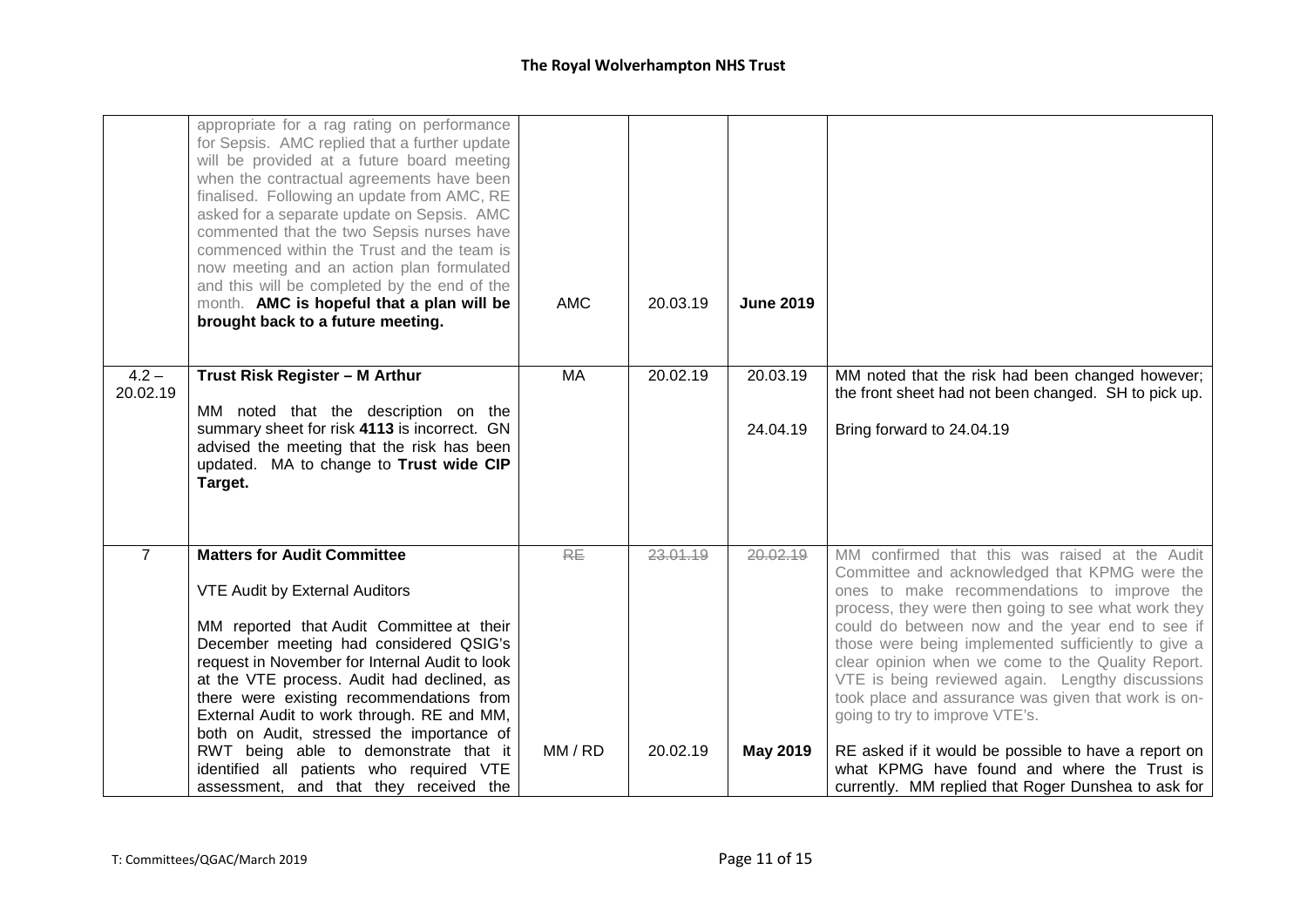|                   | assessment at the appropriate times. RE to                                                 |    |          |          | this report.                                                                                                                                                                              |
|-------------------|--------------------------------------------------------------------------------------------|----|----------|----------|-------------------------------------------------------------------------------------------------------------------------------------------------------------------------------------------|
|                   | seek an agenda item on this for the 12<br>February Audit meeting.                          | JO | 20.02.19 | 20.03.19 | JO to ask Kevin Stringer why VTE was selected<br>again for audit.                                                                                                                         |
| 4.1 /<br>21.11.18 | <b>TRR</b><br>GN<br>and<br>review<br>the<br>agreed to<br>consideration to the BAF (Cancer) | GN | 21.11.18 | 23.01.19 | GN advised the meeting that she is currently in the<br>process of completing this action and will update at<br>the next meeting.<br>GN to email RE/KW/MM with views to agree<br>reasoning |
|                   |                                                                                            |    |          | 20.02.19 | GN confirmed that she has started this work but will<br>circulate prior to her leave.                                                                                                     |
|                   |                                                                                            |    |          | 20.03.19 | GN confirmed that this is currently a working<br>progress. GN advised the meeting that this is going<br>into a BAF format. Bring forward to April.                                        |
|                   |                                                                                            |    |          | 24.04.19 |                                                                                                                                                                                           |
|                   |                                                                                            |    |          |          |                                                                                                                                                                                           |

## **Closed Agenda Items – To be removed at the next meeting**

| <b>ITEM</b>         | Action to be taken raised from the                                                                                                                                                                                                                                                                                                    | Lead       | <b>Carried</b> | <b>Committee</b>   | <b>Update</b>                                                                                                                                                                    |
|---------------------|---------------------------------------------------------------------------------------------------------------------------------------------------------------------------------------------------------------------------------------------------------------------------------------------------------------------------------------|------------|----------------|--------------------|----------------------------------------------------------------------------------------------------------------------------------------------------------------------------------|
|                     | meeting                                                                                                                                                                                                                                                                                                                               |            | forward from   | <b>Review date</b> |                                                                                                                                                                                  |
| $4.1 -$<br>20.02.19 | AMC mentioned the late patient moves<br>and noted that 79% of the data are from<br>AMU and feels that this area works 24<br>hours a day and patient flow through.<br>AMC has reviewed the good flow<br>practice and there is nothing that she<br>can find around the flow management<br>that is showing bad practice.<br><b>There</b> | <b>AMC</b> | 20.02.19       | 20.03.19           | AMC confirmed that the update is in the IQPR and it is<br>split down to:<br>How many patient moves at AMU<br>How many patient moves at SEU<br>How many patients are ward to ward |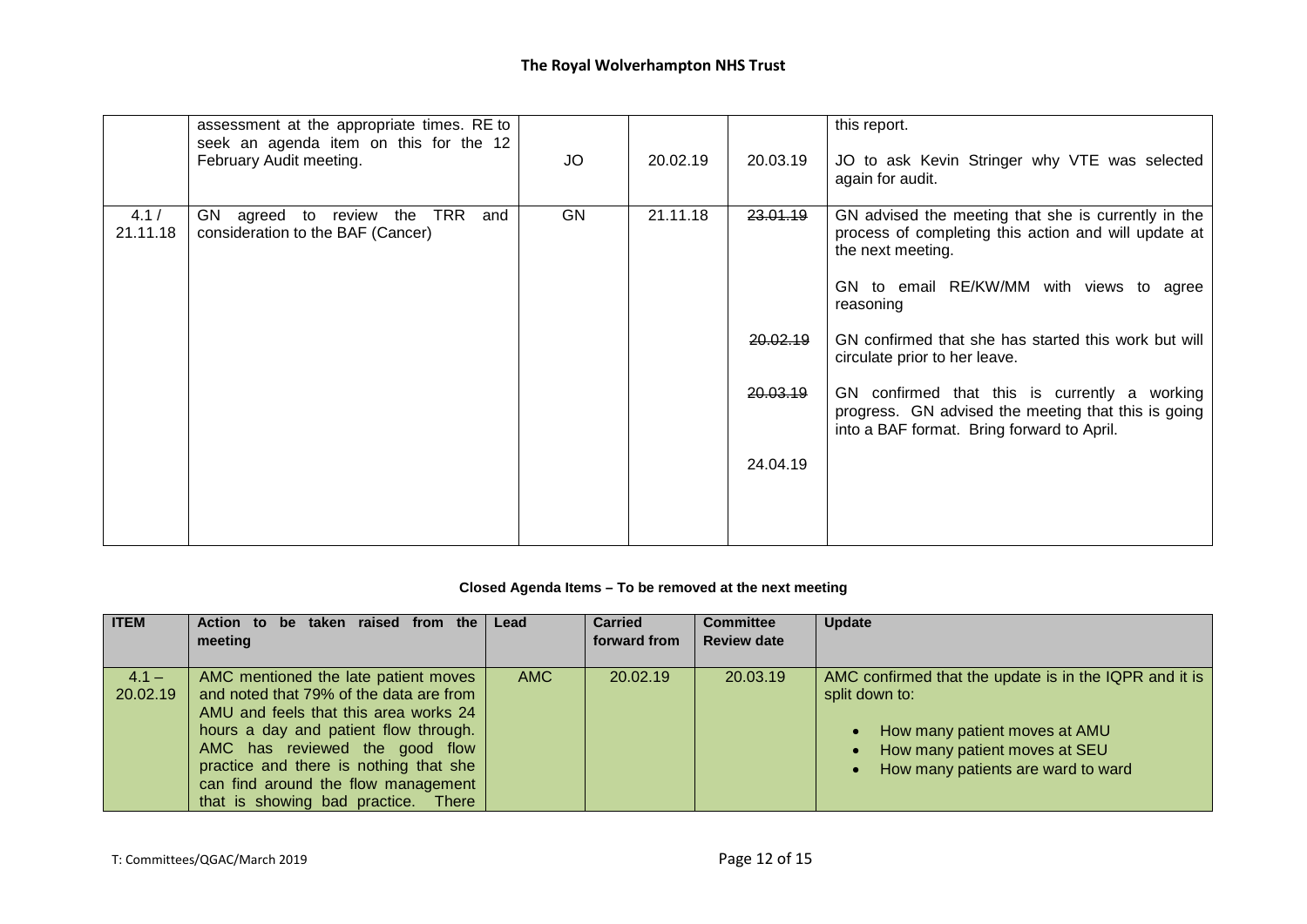|                     | were 79 patients that moved ward to<br>ward and AMC mentioned that she has<br>not had chance to review the data but<br>would do. RE queried why AMU was<br>being documented if it was not<br>necessary. AMC agreed to review the<br>data and report back to the meeting.                                                                                                                                                                                                                                   |            |          |          | From the report the meeting noted that 7% of the<br>moves are ward to ward. Louise Berry is conducting<br>an audit in April to ascertain why ward to ward moves<br>are taking place. AMC is to ask colleagues at the CCG<br>if this can be removed from the report. This was<br>discussed further and AMC assured the meeting that<br>she had reviewed the guidance and everything done<br>by this Trust is appropriate. Agreed to close this<br>action. |
|---------------------|------------------------------------------------------------------------------------------------------------------------------------------------------------------------------------------------------------------------------------------------------------------------------------------------------------------------------------------------------------------------------------------------------------------------------------------------------------------------------------------------------------|------------|----------|----------|----------------------------------------------------------------------------------------------------------------------------------------------------------------------------------------------------------------------------------------------------------------------------------------------------------------------------------------------------------------------------------------------------------------------------------------------------------|
| $4.1 -$<br>20.02.19 | Complaints have increased in two<br>Directorates (Elderly Medicine and<br>Obstetrics & Gynaecology wards).<br>AMC advised the meeting that the<br>Matron for Elderly Medicine was off this<br>week and AMC would update the Trust<br>Board on Matron's return.                                                                                                                                                                                                                                             | <b>AMC</b> | 20.02.19 | 20.03.19 | AMC advised that she has received feedback from<br>Medicine (A7 & A8). There are three discharge issues,<br>a complaint about around prognosis and End of Life<br>Care, complaint in regards to a Social Worker and<br>Home Care. This has been reviewed - close action.                                                                                                                                                                                 |
| $4.1 -$<br>20.02.19 | RE asked about the graph which<br>indicates SJR:<br>Divisional Allocation<br>(No) v Completed (September 2018 to<br>December 2018) and asked if the graph<br>needed to be reviewed as the bars from<br>Division 2 Allocated are too high<br>following the change in criteria. The<br>meeting discussed the report in-depth<br>and AMC advised that the contents of<br>the report need to be changed. AMC<br>asked MA to liaise with Lesley Burrows<br>to update the graph and include the new<br>criteria. | <b>MA</b>  | 20.02.19 | 20.03.19 | Email response to SJR Allocation - 22.02.19.msg<br><b>Close</b>                                                                                                                                                                                                                                                                                                                                                                                          |
| $4.2 -$<br>20.02.19 | AMC offered to speak to Keith Wilshere<br>in regards to the Board Assurance<br><b>Framework report</b>                                                                                                                                                                                                                                                                                                                                                                                                     | <b>AMC</b> | 20.02.19 | 20.03.19 | Updated - close                                                                                                                                                                                                                                                                                                                                                                                                                                          |
| $6.1 -$<br>20.02.19 | GN mentioned that the Volunteers<br>Policy needs to be updated; AMC                                                                                                                                                                                                                                                                                                                                                                                                                                        | <b>GN</b>  | 20.02.19 | 20.03.19 | GN confirmed that she had spoken to Alison Dowling -<br><b>CLOSE</b>                                                                                                                                                                                                                                                                                                                                                                                     |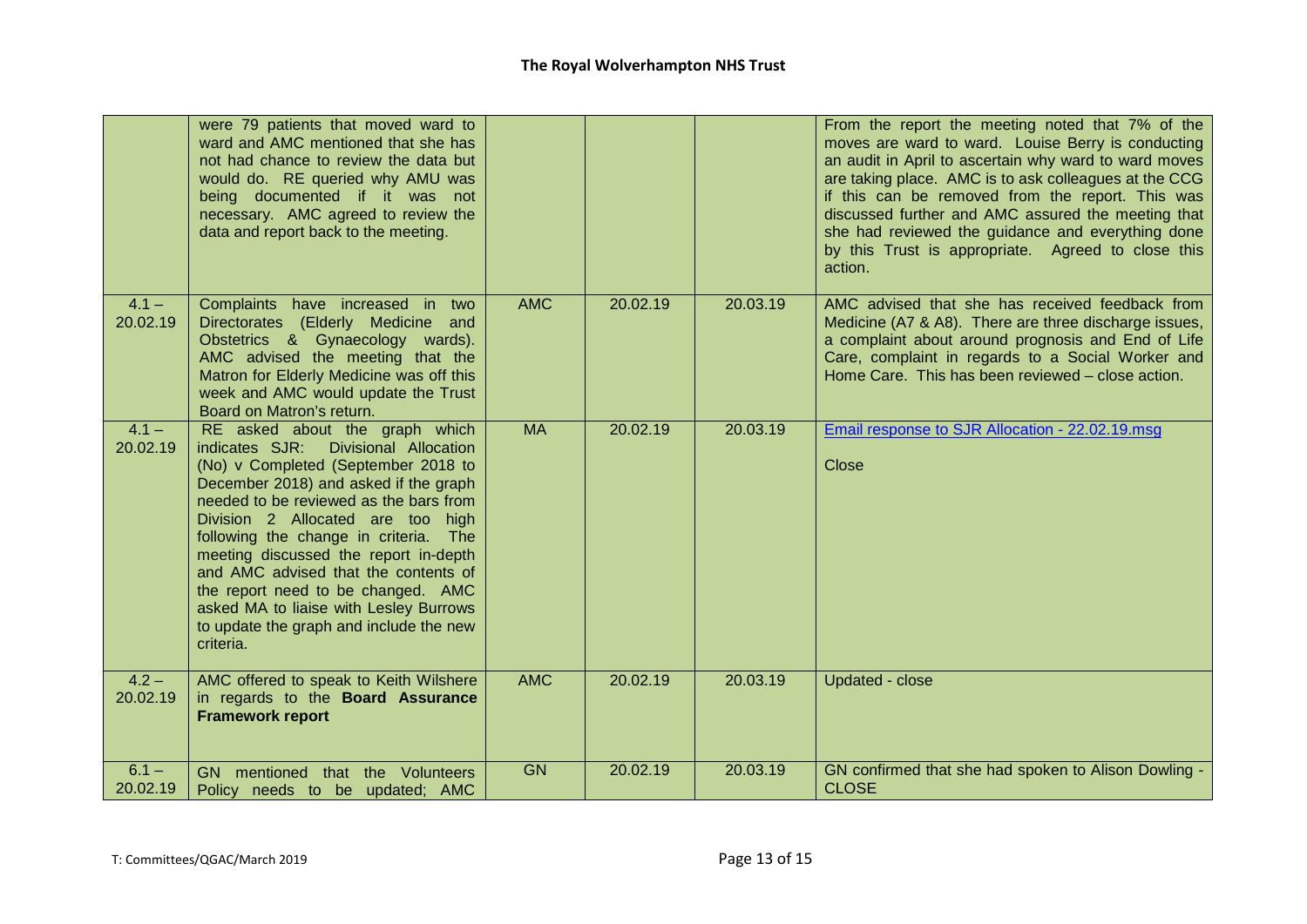|                     | recommended that GN forwards said<br>policy to Alison Dowling copying to<br>Deputy Chief Nursing Officer.                                                                                                                                                                                                                                                                                                                                                                                                                                        |            |          |                      |                                                                                                                                                                                                                                                                                                                                                                                                                                        |
|---------------------|--------------------------------------------------------------------------------------------------------------------------------------------------------------------------------------------------------------------------------------------------------------------------------------------------------------------------------------------------------------------------------------------------------------------------------------------------------------------------------------------------------------------------------------------------|------------|----------|----------------------|----------------------------------------------------------------------------------------------------------------------------------------------------------------------------------------------------------------------------------------------------------------------------------------------------------------------------------------------------------------------------------------------------------------------------------------|
| 4.2/<br>2301.19     | <b>Risks 5112 / 5116</b><br>MM mentioned that she did a walkabout<br>on ICCU in October and the Nurse in<br>Charge was excited about the new staff<br>recruited and how education had<br>developed a two month programme to<br>train the new staff (combination of ward<br>and classroom).<br>MM advised the<br>meeting that she is surprised to see the<br>risk. GN reported that the business<br>case was had not been agreed when<br>MM did the walkabout. The meeting<br>discussed these two risks and it was<br>agreed that GN would review | <b>GN</b>  | 23.01.19 | 20.02.19<br>20.03.19 | GN confirmed that risk 5112 has had some updates,<br>around evidence that it is not working (page 41 of the<br>TRR). Dates have been updated but the risk has not<br>been updated but it has been reviewed. GN confirmed<br>that she will ask the Directorate / Division to review the<br>risk. The meeting discussed the risk and issues in<br>recruiting to ICCU<br>Bring forward to March.<br>Risk updated - close                  |
| 4.1 /<br>23.01.19   | RE asked about the emergency C-<br>section rates which require auditing to<br>if the indicators<br>determine<br>are<br>appropriate. RE noted that the previous<br>QSIG minutes mentioned that the<br>Commissioners have concerns and the<br>Directorate. RE requested the audit<br>results are brought to this meeting, this<br>was agreed. VW to advise the date.                                                                                                                                                                               | <b>VW</b>  | 23.01.19 | 20.02.19<br>20.03.19 | E-mail with update from Vanessa Whatley -<br>The audit summary report to be presented at CQRM in<br>February and QGAC in March.<br>Close                                                                                                                                                                                                                                                                                               |
| $4.1 -$<br>20.02.19 | RE queried why on "the % of patients<br>who presented with sepsis to the<br>emergency departments - the target is<br>90%, the chart indicates red on 45.9%<br>and amber on 52%. AMC will review                                                                                                                                                                                                                                                                                                                                                  | <b>AMC</b> | 20.02.19 | 20.03.19             | AMC mentioned that these levels are part of the<br>contract, so the Trust is complying with the contract.<br>RE advised the meeting that she had queried via e-<br>mail if this was appropriate for a rag rating on<br>performance for Sepsis. AMC replied that a further<br>update will be provided at a future board meeting when<br>the contractual agreements have been finalised.<br>Following an update from AMC, RE asked for a |